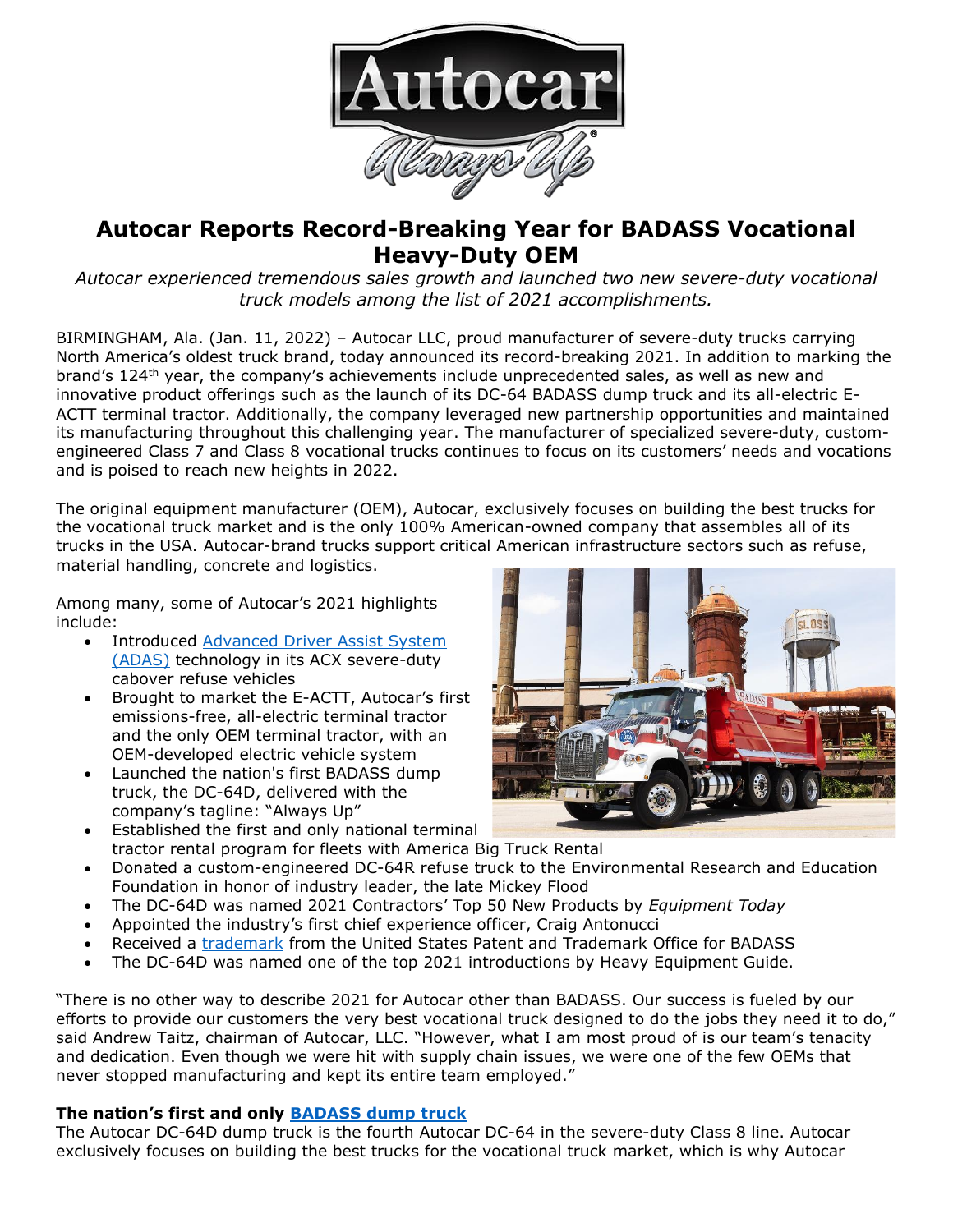collaborated with key industry experts with more than 200 years of severe-duty truck experience to guide the DC-64D dump truck design. Configured with more than 100 improvements, the DC-64D is the bestdesigned dump truck in the industry and its strength and durability are unprecedented. Autocar's trucks are engineered with the highest level of integration in the industry and can handle the most challenging jobs. Autocar's DC-64D dump truck's features include:

- Pre-engineered for seamless body integration to avoid significant structural modifications
- Multiple Cummins engine options
- Provides the industry's best performance, fuel economy and lower operating costs per mile backed by the best-in-class 24/7 direct factory support
- Custom-built for the customer's vocational and site-specific needs

## **Autocar's E-ACTT, an emissions-free, all-electric terminal tractor**

The purpose-built E-ACTT all-electric terminal tractor helps meet regulatory mandates for the vocational truck industry to reduce fuel consumption and to transition diesel trucks to zero-emission trucks in California. Autocar's E-ACTT is the only OEM terminal tractor with an OEM-developed electric vehicle system. Explicitly designed for spotting trailers and containers at distribution centers, warehouse/trucking yards, industrial operations, intermodal/rail terminals, and port terminals. Autocar's all-electric E-ACTT terminal tractor's features include:

- Leading-edge temperature-controlled lithium-ion battery technology and onboard charging system
- An electric powertrain with telemetry/diagnostic systems designed specifically for severe-duty application by [Vorza](https://bit.ly/3eFLIlM)
- Advanced monitoring systems and innovative telematics in every environmentally friendly unit
- Custom-built for the customer's vocational and site-specific needs

## **The nation's first fleet of refuse cab over engine (COE) trucks featuring Advanced Driver-Assistance Systems (ADAS)**

Autocar ACX sets a new standard for refuse drivers, customers and communities with its ADAS safetyenhancing features, which include:

- Advanced Emergency Braking System
- Forward Collision Warning
- Stationary Merge Assistant
- Blind Spot Detection
- Electronic Stability Controls
- Rollover Stability Controls

"Autocar has an established reputation for innovation and leads the pack in heavy-duty vocational trucks. We will continue to strive to be the industry leader and are going full throttle into 2022, developing new strategies and even more innovations. Stay tuned," said Taitz.

For more information about Autocar, visit **AutocarTruck.com**.

###

### **ABOUT AUTOCAR, LLC**

Autocar, LLC, manufacturer of severe-duty vocational trucks carrying the first specialized truck brand in North America, is the only American-owned and operated original equipment manufacturer (OEM) of trucks. Autocar's severe-duty vocational trucks provide customers the perfect tool for their jobs with the most uptime, support and impact on their bottom line. Autocar collaborates with customers to build trucks to their exact specifications and needs. Autocar's purpose-built severe-service truck lines include ACMD and ACX cab-over trucks, the ACTT and its all-electric E-ACTT terminal tractors and the DC-64 Class 8 work trucks. Autocar Truck recognizes that performance and uptime are everything and offers every customer 24/7 access to its *Always Up* direct factory support center staffed by expert technicians who engineer and build Autocar's trucks. Autocar promises to provide trucks that deliver the best value, provide the best service, provide a complete solution for customers' needs, do the work right the first time and act proactively, timely and with simplicity. For more information on Autocar Truck, visit [AutocarTruck.com,](https://bit.ly/3y20TOl) or call 833-857-0200.

### **MEDIA CONTACTS**

Tonie Auer, TrizCom PR on behalf of Autocar Trucks Email: [Tonie@TrizCom.com](mailto:Tonie@TrizCom.com)